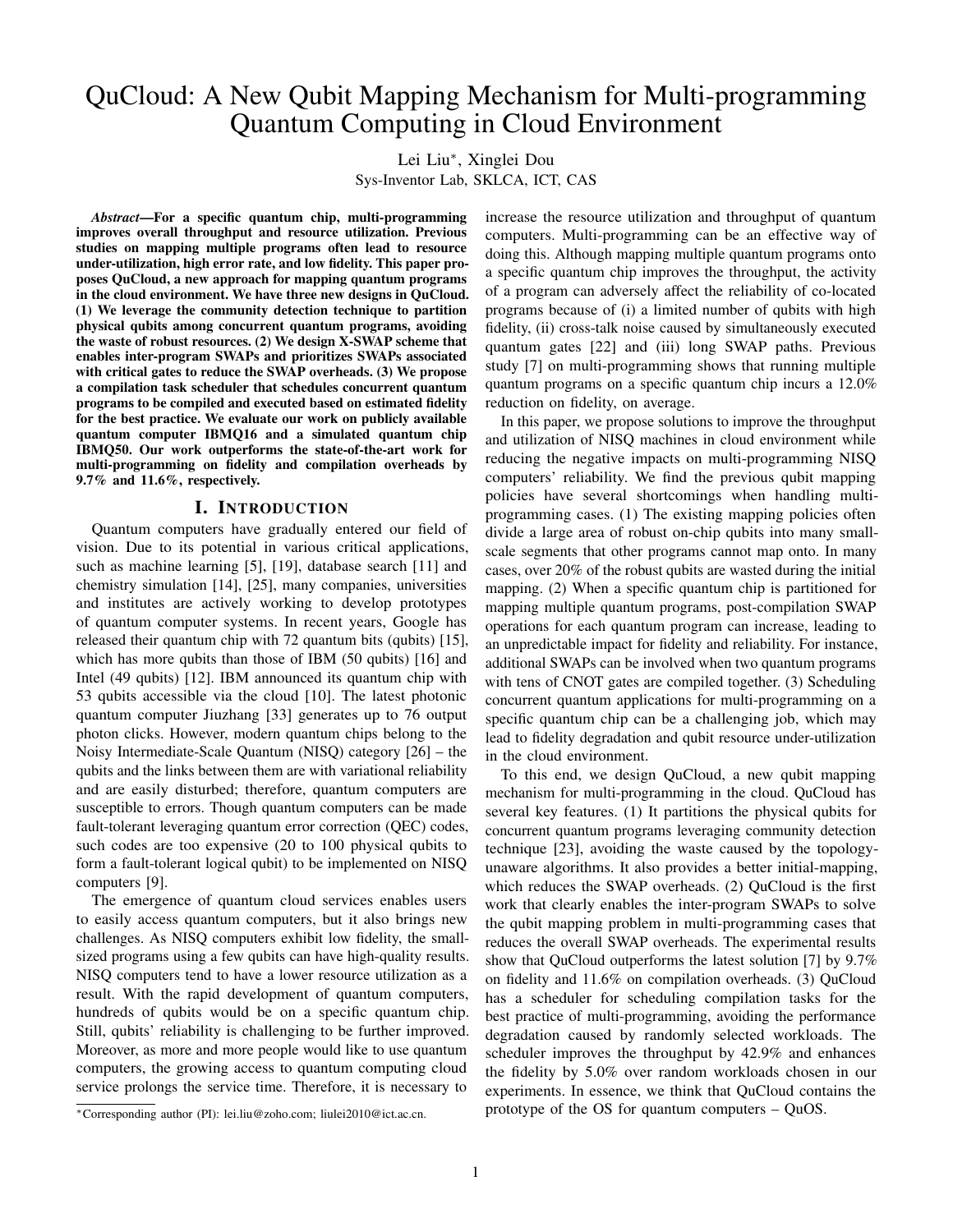

#### <span id="page-1-0"></span>Figure 1. Bloch sphere representation of a qubit.

To sum up, we make the following contributions in QuCloud. (1) We observe that the previous qubit mapping policies cannot make full utilization of resources when multiple quantum programs are mapped on a specific quantum chip simultaneously. (2) We reveal that, rather than the separate execution cases, the number of SWAP operations increases significantly when multiple quantum programs are running together. (3) We propose a new qubit mapping approach (i.e., CDAP), which provides better mapping solutions than the latest work for co-located quantum programs. Furthermore, we design X-SWAP, the first inter-program SWAP mechanism, significantly reducing the SWAP overheads. (4) We propose a compilation task scheduler that provides optimal quantum program combinations for multi-programming, improving the fidelity and resource utilization on quantum chips.

### II. BACKGROUND

In this section, we introduce some concepts about quantum computing and quantum computers. We also present the relevant background of quantum cloud services to illustrate why multi-programming is necessary.

## *A. Quantum mechanism*

Quantum computing can solve conventionally hard problems leveraging quantum mechanism [\[28\]](#page-11-14). The foundation of quantum computing lies on qubits. As shown in Figure [1,](#page-1-0) the Bloch sphere is used to represent the state of a single qubit. The north and south poles of the sphere represent the  $|0\rangle$  and  $|1\rangle$  states of the qubit, respectively, corresponding to the 0 and 1 in classical bits. The state of a qubit can be the linear combinations of |0) and  $|1\rangle$  as  $|\psi\rangle = \alpha |0\rangle + \beta |1\rangle$ , where  $\alpha$ ,  $\beta$  are complex numbers with  $|\alpha|^2 + |\beta|^2 = 1$ . The state of a qubit can be manipulated with single-qubit gates, e.g., *H*, *X*, *Z*, etc. When the qubit is measured, the state of the qubit collapses to either |0) with the probability of  $|\alpha|^2$ , or  $|1\rangle$  with the probability of  $|\beta|^2$ . Two or more qubits can be entangled with two-qubit gates, i.e., Control-NOT (CNOT) gates. A CNOT gate flips the state of the target qubit when the control qubit is in the state  $|1\rangle$ . Likewise, the state of a two-qubit system is represented by:  $|\psi\rangle = \alpha_{00} |00\rangle + \alpha_{01} |01\rangle + \alpha_{10} |10\rangle + \alpha_{11} |11\rangle$ . A quantum gate involving three or more qubits can be decomposed with single- and two-qubit gates [\[4\]](#page-11-15).



<span id="page-1-1"></span>Figure 2. Architecture of IBM Q16 Melbourne.



<span id="page-1-2"></span>Figure 3. The Quantum circuit and DAG of decomposed Toffoli gate.

## *B. Quantum computers*

There are several competing technologies for the implementation of quantum computers, e.g., ion-trap [\[8\]](#page-11-16), superconducting quantum circuits [\[17\]](#page-11-17) and photonic quantum devices [33]. IBM quantum processors are superconducting quantum chips with Josephson-junction-based transmon qubits [\[17\]](#page-11-17) and microwavetunable two-qubit gates [\[27\]](#page-11-18). Unlike the all-to-all connectivity of qubits on ion-trap quantum computers, the physical qubits on IBM quantum chips only have connections to neighboring qubits. For example, Figure [2](#page-1-1) shows the architecture of IBM Q16 Melbourne (denoted as IBMQ16 hereafter).

## *C. Errors on quantum computers*

NISQ computers face reliability challenges. As the physical qubits are fragile and susceptible to interference, the following kinds of errors may occur in quantum programs running on quantum computers. (i) Coherence errors caused by short qubit state retention time. (ii) Operational errors caused by error-prone quantum gates. (iii) Readout errors caused by measurement operations. In practice, the error rate and the coherence time are all reported in IBM backends calibration data [\[1\]](#page-10-0). The error rates are variational for different qubits, links, and days. Variation-aware mapping policies tend to map quantum programs onto the region with the lowest error rate.

# *D. Quantum programs and Quantum circuits*

Quantum programs can be converted into quantum circuits composed of a series of quantum gates. For example, Figure [3-](#page-1-2) (a) shows the decomposed Toffoli gate's quantum circuit, where each horizontal line represents a logical qubit, each block and vertical line represents a single- and two-qubit gate, respectively. Figure [3-](#page-1-2)(b) shows the Directed Acyclic Graph (DAG) of the circuit. The depth of the circuit equals the length of the DAG's critical path. A quantum gate is logically executable when it has no unexecuted predecessors in the DAG. A CNOT operation cannot be executed unless the two logical qubits involved are mapped physically adjacent. A SWAP operation changes the qubit mapping by exchanging the states between two qubits [\[18\]](#page-11-19), [\[20\]](#page-11-20). Generally, it takes two steps for a quantum program compiler to solve the mapping problem. (1) Initial mapping generation. The compiler maps each program's logical qubits onto physical qubits. (2) Mapping transition. The compiler meets all two-qubit constraints by inserting SWAPs to the quantum circuit so that every two-qubit gate in the quantum program can be executed physically.

## *E. Quantum cloud services*

It takes a considerable cost to maintain a quantum computer. The vendors would like to provide easy-to-use interfaces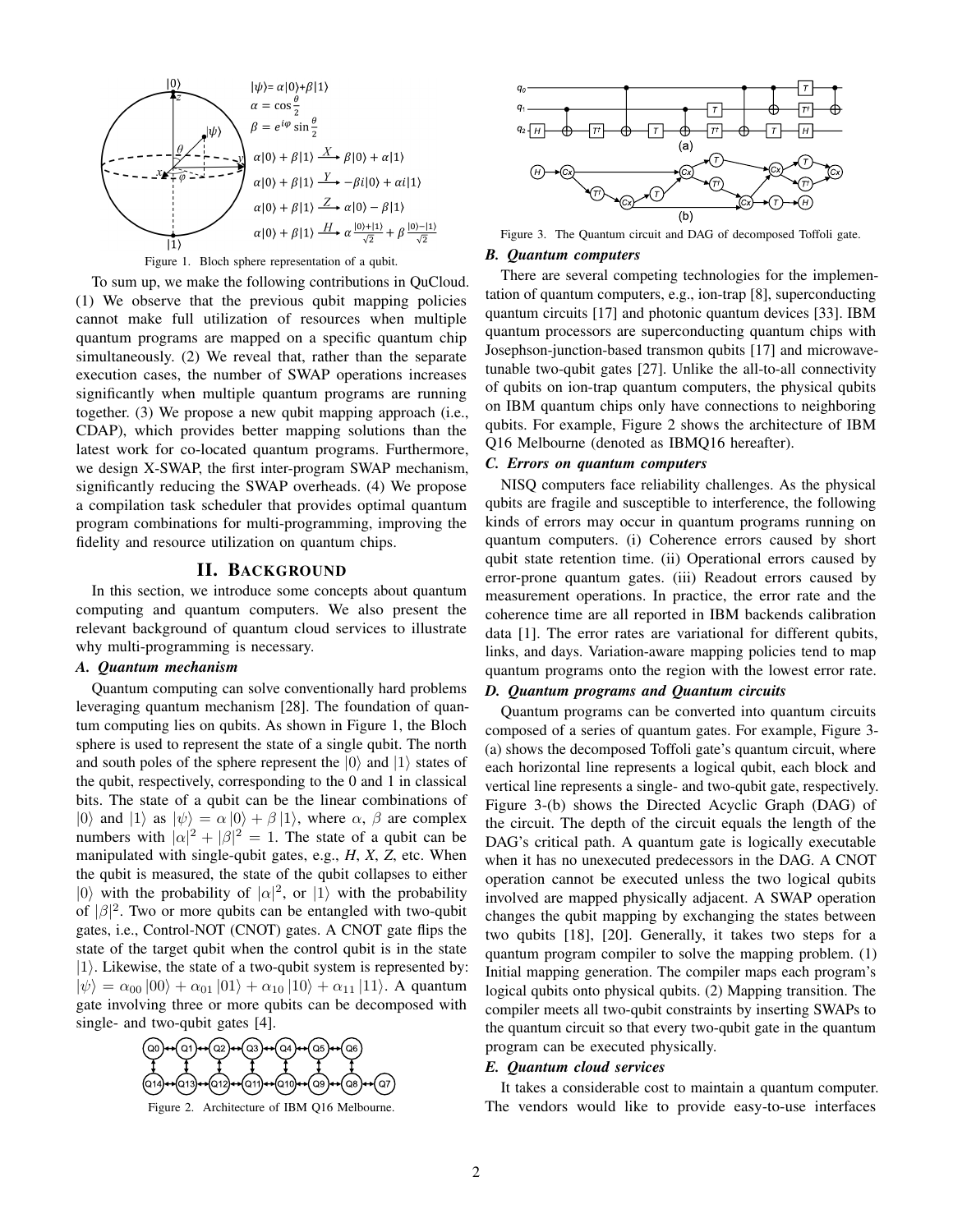

Figure 4. A case for qubit mapping/allocation. The value on the edge represents the CNOT error rate of the link. Edges highlighted in red indicate links with high CNOT error rate. Physical qubits  $Q_1$ ,  $Q_2$ ,  $Q_5$ , and  $Q_6$  are mapped.

<span id="page-2-0"></span>for end-users to access quantum computers through cloud services conveniently. Take IBM Q Experience [\[1\]](#page-10-0) as an example, the cloud service provides multiple back-ends, and each of them connects a specific quantum computer. Quantum programs can be compiled and executed on the target quantum computer using qiskit framework [\[2\]](#page-10-1). However, due to the scarcity of quantum computing resources and the growing need for accessing quantum computers, contentions for accessing quantum computers increases. Take the back-end, IBMQ Vigo, as an example; we observe an average of more than 120 queued jobs per day. The throughput, utilization, and reliability of quantum computers need to be improved to provide highquality services.

#### III. MOTIVATION

Quantum computers in the NISQ era are susceptible to errors, and the state of a specific qubit can only keep in a short time (e.g., 30-100  $\mu$ s) [\[1\]](#page-10-0). In reality, the error rates are variational across all of the qubits and links on NISQ computers; not all of the qubits have similar reliability, and not all of the links between qubits are with the same error rate. To map a specific quantum program, previous noise-aware mapping techniques for a single quantum program [\[21\]](#page-11-21), [\[24\]](#page-11-22), [\[30\]](#page-11-23) usually employ greedy or heuristic approaches to discover the mapping policies that have the most reliable qubits and links. For example, in Figure [4,](#page-2-0)  $Q_1$ ,  $Q_2$ ,  $Q_5$ , and  $Q_6$  are mapped as they have higher reliability, and the links between them have lower error rate.

With the rapid development of quantum computing, multiprogramming is introduced, which improves the qubits utilization and the overall throughput of an expensive quantum computer. For the quantum computing service providers, multiprogramming becomes increasingly useful as qubit counts grow and the global quantum experimentation and quantum computing demands increase. Multi-programming on quantum computers is as essential as it on classical computers; however, it brings new challenges for mapping qubits.

Although it is possible to combine multiple quantum programs into one quantum circuit and then compile it using the compilers dedicated to single quantum programs, the following problems exist. (1) No fairness among colocated quantum programs is guaranteed. Reliable resources on a specific quantum chip are limited. It is not easy to maintain fairness and the overall reliability for programs with different characteristics. (2) The number of concurrent quantum programs cannot be adjusted on-the-fly. For example, when a significant fidelity reduction happens for multi-programming, the parallel mode cannot be reverted to separate execution mode; when the resources are sufficient, other programs cannot be launched concurrently, causing resource under-utilization.



<span id="page-2-1"></span>Figure 5. (a) Coupling map of IBMQ16, the calibration data is collected on 12.27.2019. Links with high error rate of CNOT are highlighted with red color. Two quantum programs (i.e.,  $P_1$  and  $P_2$ ) need to be mapped on the chip.  $P_1$ has 5 qubits and  $\overline{P}_2$  has 4 qubits. (b) Allocation with FRP approach proposed in [\[7\]](#page-11-12). (c) Better qubit mapping solutions for  $P_1$  and  $P_2$ , providing higher qubit utilization.

(3) New optimization opportunities for multi-programming are missed. For example, the compilation overheads can be reduced by the multi-programming mapping policies and inter-program SWAPs. To sum up, it is necessary to design a new qubit mapping strategy for Multi-programming Quantum Computers.

How to design an ideal scheme for mapping multiple quantum programs on a specific chip simultaneously? – The state-of-the-art multi-programming technique [\[7\]](#page-11-12) supports to co-locate two quantum programs. In practice, when more than two quantum programs are running concurrently, it needs to be enhanced to schedule them and provide a lower error rate and high reliability. Some previous studies propose solutions for mapping single quantum program [\[18\]](#page-11-19), [\[30\]](#page-11-23). They mainly rely on heuristic policies or greedy algorithms. Nevertheless, mapping multiple programs is quite different from the scheme that maps a single program. We summarize the challenges of multi-programming and introduce our insights as follows.

## *A. Resource under-utilization – wasting qubits*

Existing mapping policies face the challenge of resource under-utilization. The available qubits are subject to be divided into smaller scale segments. Some of them support mapping a quantum program, but some cannot due to the high error rate and weak links. Hence, some programs might have weak qubits when mapping multiple quantum programs, leading to unreliable results and increasing error rate for concurrent quantum programs. The latest study [\[7\]](#page-11-12) proposes how to map multiple quantum programs onto a specific quantum chip. Figure [5](#page-2-1) shows an example on how to map quantum programs  $P_1$  (5 qubits) and  $P_2$  (4 qubits) on IBMQ16. The unreliable qubits and weak links are highlighted in Figure [5-](#page-2-1)(a). Figure [5-](#page-2-1) (b) illustrates the results of using the mapping approach FRP in [\[7\]](#page-11-12). For  $P_1$ , FRP tries to have the most reliable qubits and reliable links started from a reliable root that has enough neighbors with high *utility*, which is defined as the ratio of the number of links belong to a specific qubit and the sum of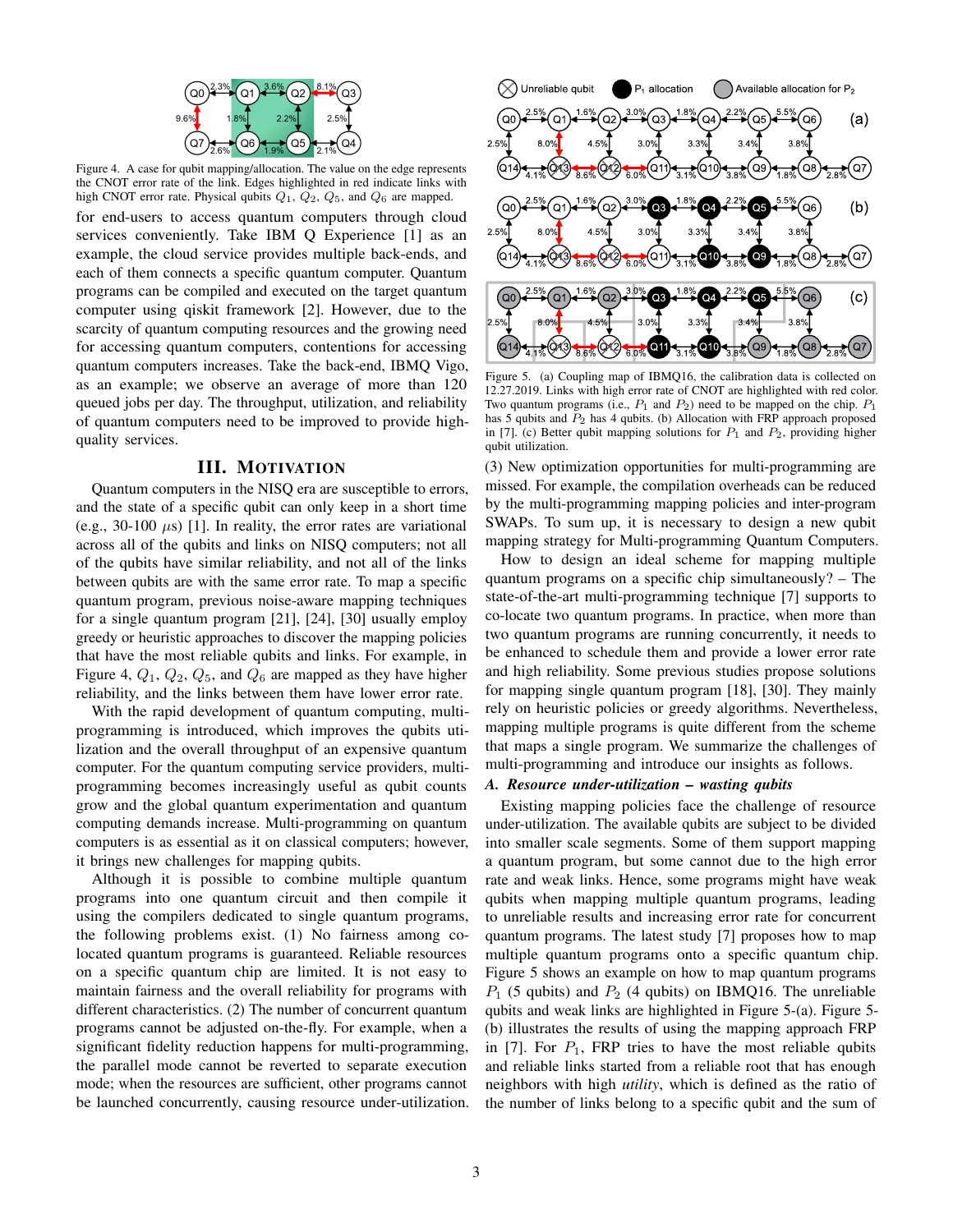

<span id="page-3-0"></span>the error rate of CNOT operations of the qubit. As a result, started from  $Q_4$ , FRP involve  $Q_3 - Q_5$ ,  $Q_9$ , and  $Q_{10}$  for initial mapping of  $P_1$ . However, after the allocation for  $P_1$ , none of the qubits in  $Q_0 - Q_2$ ,  $Q_{11} - Q_{14}$  have enough neighbors with high *utility*; FRP cannot find another reliable root for mapping the other quantum program.  $Q_6 - Q_8$  are not enough to map a program that has four qubits. Thus, some reliable qubits and links are wasted, e.g.,  $Q_0$  and  $Q_8$ . In fact, there exists better solutions for mapping  $P_1$  and  $P_2$ . Figure [5-](#page-2-1)(c) illustrates a better solution, in which  $P_1$  and  $P_2$  are both mapped on qubits with reliable links. Apparently, the existing qubit mapping scheme incurs qubits under-utilization, therefore wasting resources.

## *B. More SWAP operations – high SWAP overheads*

SWAP exchanges the physical mapping between two logical qubits. We can enable more than one SWAP operation to move a logical qubit to an arbitrary physical qubit location. In the cases where two qubits are not nearby, we can move them together using SWAPs and then execute the two-qubit gate in the circuit [\[7\]](#page-11-12), [\[18\]](#page-11-19). When multiple quantum programs are running concurrently, the number of SWAP operations involved for a specific application can be higher than that in the separate execution cases. The previous multi-programming approach [\[7\]](#page-11-12) compiles quantum programs one by one. If a program occupies any qubits on the shortest SWAP path for all co-located programs, the SWAP process has to suffer higher overheads, i.e., involving more SWAP operations across more qubits. More SWAP operations bring higher error rate [\[30\]](#page-11-23); therefore, the overall fidelity is negatively affected.

Figure [6](#page-3-0) shows a case where two quantum programs are mapped on a specific quantum chip. Figure [6-](#page-3-0)(a) shows the circuits of two quantum programs  $(P_1 \text{ and } P_2)$ , and (b) illustrates how they are mapped on a quantum chip with 6 physical qubits. According to the initial mapping, for  $P_1$ , the  $g_1$ and  $g_2$  can be executed directly – without any SWAP operations involved. However, the  $g_3$  cannot be executed directly unless a SWAP operation between  $q_2$  and  $q_3$  is executed first. Same thing happens for  $P_2$ . A SWAP operation between  $q_4$  and  $q_6$ should be involved before  $g_6$  can be executed. To sum up, for such a mapping case where two programs are involved, two SWAPs are needed. Figure [6-](#page-3-0)(c) shows the SWAP operations.

By contrast, if the two programs could be compiled together, and global information could be considered, the inter-program SWAP operation could be enabled. Figure [6-](#page-3-0)(d) shows a new policy that enables inter-program SWAPs. Illustrated in (d), only one inter-program SWAP  ${q_1, q_5}$  is needed, and thus all

of the quantum gates can be executed without other overheads. Each SWAP comprises three CNOT gates with relatively higher error rates [\[7\]](#page-11-12), [\[18\]](#page-11-19), [\[30\]](#page-11-23). Therefore, more SWAPs would incur unreliability; fewer SWAPs can benefit the overall performance for a specific quantum computer and computing results.

# *C. Multi-programming workloads can be harmful*

Quantum programs often exhibit differently on quantum circuit depth, number of qubits, number of CNOTs, etc. There are mutual interferences among programs for a multiprogramming workload containing more than one quantum program, negatively affecting the workloads' overall fidelity. For instance, let's suppose that we have a new workload consists of  $P_1$  and  $P_2$  that will be co-located on a quantum chip. The circuit depth of  $P_1$  and  $P_2$  are 40 and 170, respectively. The co-location prolongs  $P_1$ 's execution time, as the measurement operations for qubits in  $P_1$  cannot be conducted until all gates in  $P<sub>2</sub>$  have been executed; otherwise, the measurement operations would interfere with the state of other qubits and cause fidelity degradation [\[7\]](#page-11-12), [\[13\]](#page-11-24). As a result, severe coherence error and fidelity degradation happen for  $P_1$  due to a long time passed [\[7\]](#page-11-12), [\[30\]](#page-11-23). In brief, a randomly generated workload may bring unpredictable performance degradation. Therefore, an ideal task scheduler for multi-programming workloads on quantum chips is needed in cloud environments.

## *D. Related work*

Recent studies towards mapping quantum programs onto quantum chips mainly rely on heuristic search schemes. IBM's compilation framework [\[2\]](#page-10-1) implements noisy adaptive mapping [\[21\]](#page-11-21) and Stochastic SWAP. The work in [\[32\]](#page-11-25) generates mapping transition by inserting SWAP layers into adjacent data dependency layers. The study in [\[30\]](#page-11-23) enhances the design in [\[32\]](#page-11-25) by introducing noise variation awareness. SABRE [\[18\]](#page-11-19) brings exponential speedup in the search complexity by reducing the search space. QURE [\[3\]](#page-11-26) finds reliable partitions by searching isomorphic sub-graphs. These approaches focus on mapping problems for only one quantum program. However, new policies are expected to map multiple quantum programs and ensure fairness and reliability at the same time. For multiprogramming, the effort in [\[7\]](#page-11-12) proposes the FRP algorithm to assign reliable regions for each quantum program. It enhances SABRE [\[18\]](#page-11-19) with noise awareness to generate the mapping transition. This design can be further improved.

In this paper, we devise a new policy to generate a better initial mapping for multi-programming quantum workloads and develop a new SWAP approach, i.e., inter-program SWAP. Our work makes better use of the qubit resources and significantly reduces the compilation overheads.

## *E. Thinking about a New OS for the Quantum Computer*

It is about the right time to have a new  $OS - QuOS$ for the quantum computer. Our work is among the first step studies that discuss the prototype of OS for quantum computers. The quantum computer has different design principles from the classical Von Neumann architecture. The critical OS components, e.g., ISA, scheduling, process management, etc., are not compatible with the quantum architecture. Therefore,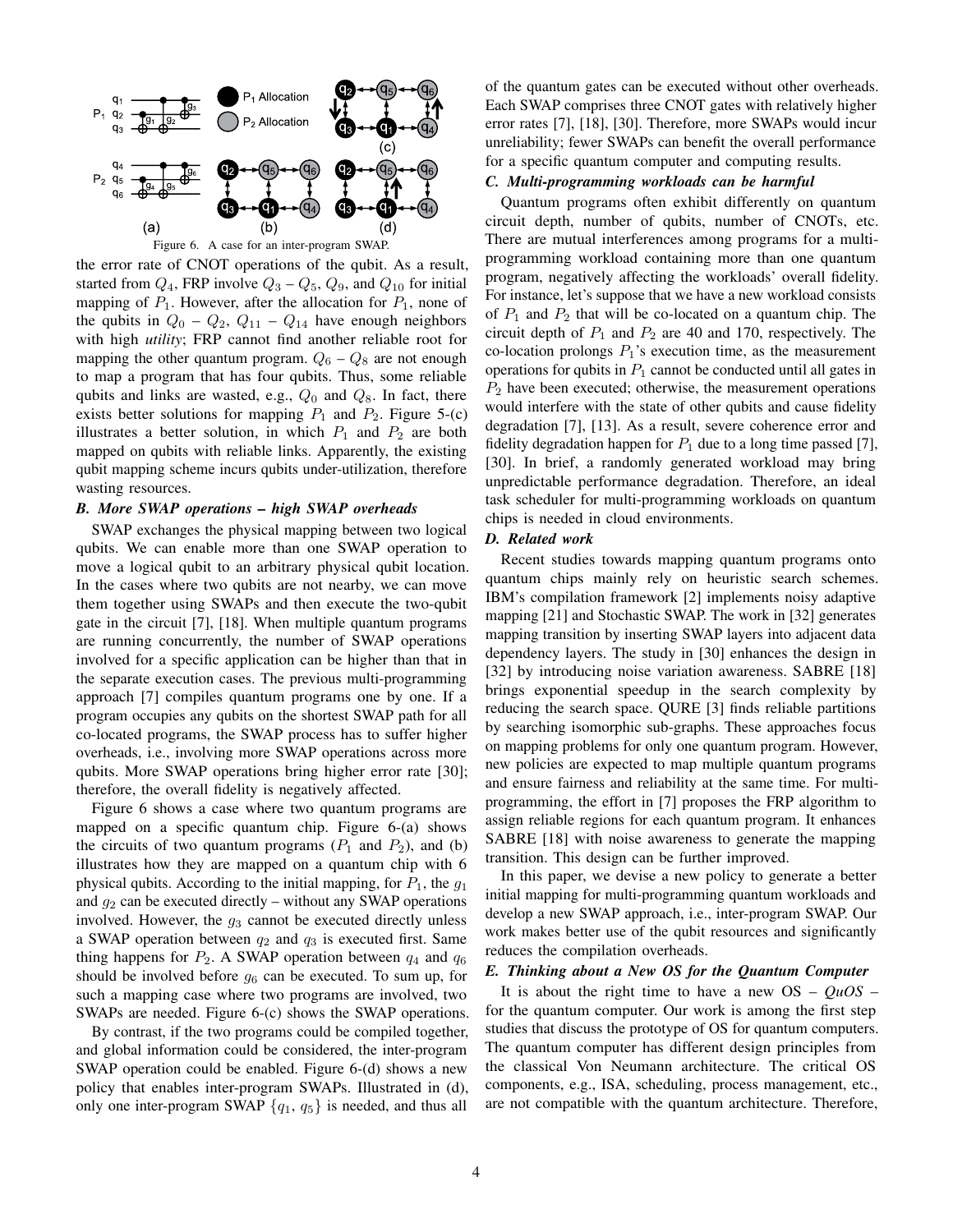

<span id="page-4-0"></span>Figure 7. Qubit mapping by using CDAP algorithm in a nutshell.

OS's design principles and implementation strategies for quantum computers should be different from traditional ones. QuCloud project, including QuOS, will continue to explore OS and other run-time stack technologies for quantum computing.

## IV. THE ART OF OUR DESIGN

## *A. The design of a new qubit mapping scheme*

The initial mapping is critical for a specific quantum program. An excellent initial mapping reduces the SWAP overheads and can also make full use of the robust qubits and links on the quantum chips. In terms of the concurrent quantum programs, an excellent initial mapping reduces the SWAP cost during mapping, reduces the interference between multiple concurrent programs, and improves the overall fidelity.

For the quantum chip and multi-programming, there are following observations. (1) The robust qubits and links on a specific quantum chip are limited. (2) Some qubits on the quantum chip have more connections to their surroundings, e.g., as shown in Figure [2,](#page-1-1)  $Q_1$  has links to the three adjacent physical qubits, while  $Q_7$  has a link to only one qubit. (3) The qubits needed for a single program should be closely allocated; the allocations for qubits belonging to different quantum programs should avoid mutual interference, fairly leveraging robust resources.

In this paper, we propose a new technology – Community Detection Assistant Partitioning (CDAP) – to construct a hierarchy tree consisted of qubits for searching the robust qubits that are tightly connected for initial allocation. Figure [7](#page-4-0) illustrates how CDAP works. CDAP creates a hierarchy tree according to the coupling map and calibration data obtained from IBMQ API [\[1\]](#page-10-0). In the hierarchy tree's dendrogram, a leaf node denotes a specific physical qubit; a circle node represents the union of its sub-nodes. CDAP then iterates the hierarchy tree from bottom to top to find available regions for initial allocation. Finally, the quantum circuits are allocated by greedy policy to corresponding regions. We show the details as below.

*1) Hierarchy tree construction:* The hierarchy tree is a profile of a quantum chip, which helps to locate reliable qubit resources on the quantum computer. Algorithm [1](#page-4-1) constructs the hierarchy tree based on FN community detection algorithm [\[23\]](#page-11-13). The algorithm clusters the physical qubits on a specific quantum chip into communities. Qubits in a community have reliable and close interconnections. By contrast, the links between communities have relatively low reliability.

<span id="page-4-1"></span>When the algorithm starts, each physical qubit is a community and is a leaf node in the hierarchy tree. The algorithm keeps merging two communities that can maximize the reward function *F* until there is only one community containing all

#### Algorithm 1: Hierarchy tree construction.

Input: Quantum chip coupling graph w/ calibration data Output: Hierarchy tree (HT)

- <sup>1</sup> Initialize HT by setting it empty;
- <sup>2</sup> Add a leaf node to HT for each qubit on chip;
- <sup>3</sup> while *not all items in HT are merged for a larger community* do
- <sup>4</sup> Take two items A and B that are not merged and are with the max value of  $F(A, B)$  in HT;
- <sup>5</sup> Create a New Node by setting A and B as the New Node's left subtree and right subtree, respectively;

<sup>6</sup> Append New Node to HT;

```
7 end
8 Return HT.
```
qubits. Each community during the process corresponds to a node in the hierarchy tree and is a candidate region for allocating qubits. The reward function *F* is defined as the benefit of merging two communities –

<span id="page-4-2"></span>
$$
F = Q_{\text{merged}} - Q_{\text{origin}} + \omega EV,\tag{1}
$$

in which  $Q$  is the modularity of a partition (i.e.,  $Q =$  $\sum_i (e_{ii} - a_i^2)$  [\[23\]](#page-11-13), in which  $e_{ii}$  is the fraction of withingroup edges in group  $i$ , and  $a_i$  is the fraction of all edges associated with vertices in group  $i$ ). A higher value of  $Q$ indicates a more proper partition.  $Q_{\text{origin}}$  and  $Q_{\text{merged}}$  denotes the modularity of the original partition and the new partition after merging the two communities, respectively. E denotes the average reliability (i.e., one minus the error rate of the operation) of CNOTs on the between-group edges of the two communities, and V denotes the average reliability of readout operations on the qubits of the two communities. The reward function *F* makes CDAP to take both physical topology and error rates into account when performing partitioning.  $\omega$  is a weight parameter. For a specific quantum chip, we can change the value of  $\omega$  for adjusting the weight of physical topology and the error rate. If  $\omega = 0$ , CDAP conducts partitioning completely according to physical topology. Noise-awareness is introduced as  $\omega$  increases. If  $\omega$  keeps increasing, the weight of the error rate will exceed the weight of the physical topology, resulting in the degradation of CDAP to a greedy algorithm that is mainly based on error rate. The mapping results of programs with fewer qubits are more sensitive to  $\omega$ . Because the variation of  $\omega$  changes the error-rate awareness in CDAP, obviously changing the qubit merging order. By contrast, the program with more qubits is less sensitive. More details on how the value of  $\omega$  is selected are discussed in [IV-A3.](#page-5-0)

The hierarchy tree has several features: (1) Every node in the hierarchy tree is a candidate region for initial allocation. (2) The physical qubits in a node (i.e., a community) are tightly interconnected. (3) The qubits with a low readout error rate and robust links are preferentially merged. Thus, the more robust the qubit set is, the higher the node depth will be. Whether the hierarchy tree is balanced or not doesn't impact the qubit mapping result, as the most reliable region can always be selected for a specific program. The hierarchy tree helps to locate the robust resources on quantum computers, providing better initial mapping for quantum programs.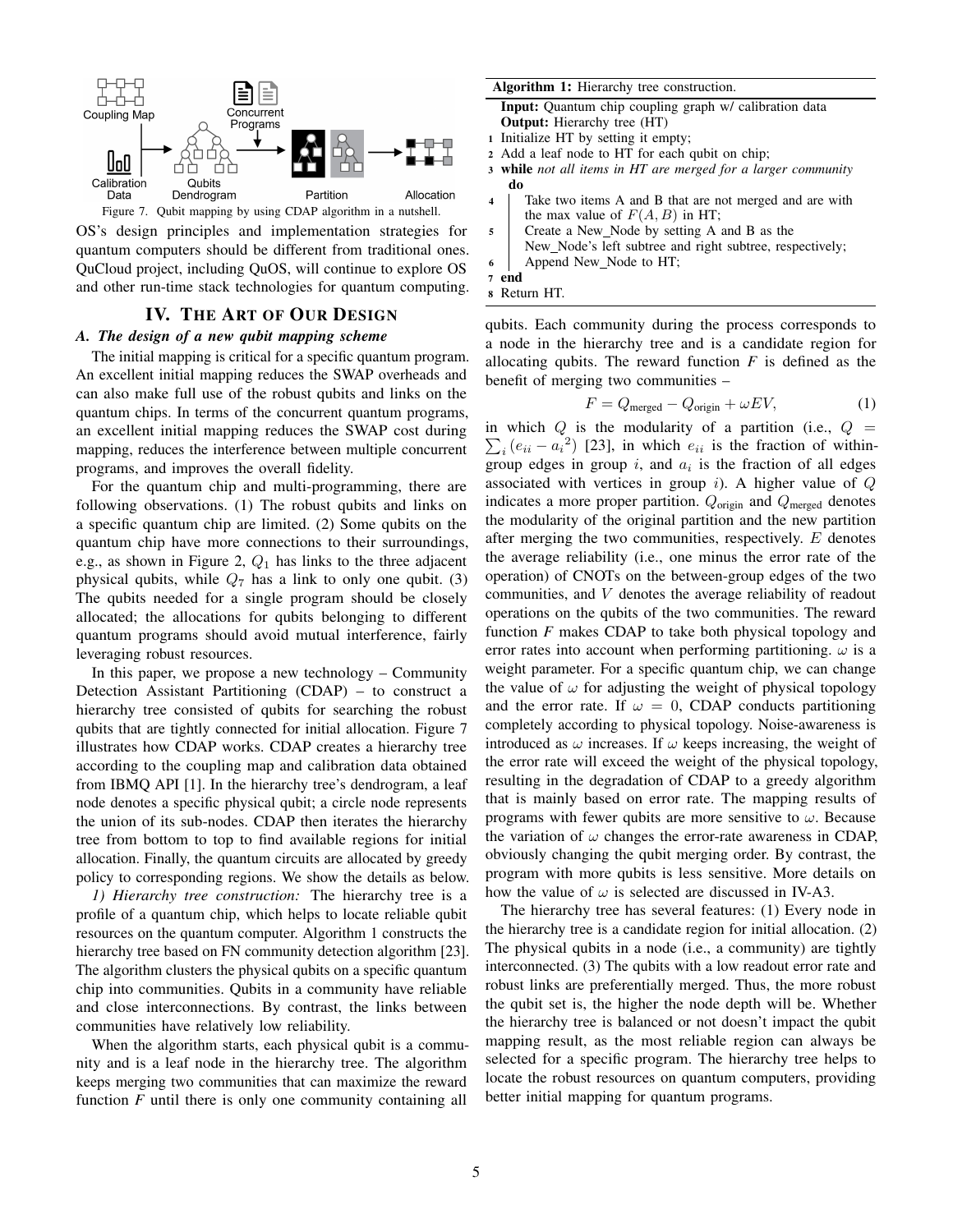

<span id="page-5-1"></span>Figure 8. (a) Architecture of IBM Q London. The value in a node represents the readout error rate (in %) of the qubit, and the value on a link means the error rate (in %) of the CNOT operation. (b) The dendrogram generated by Algorithm [1.](#page-4-1) The values in nodes are the index of the physical qubits.

Further, we explain why the hierarchy tree helps to select the initial allocation with an example in Figure [8.](#page-5-1) (i)  $Q_0$  and  $Q_1$  are firstly merged due to the link between them is with the lowest error rate. (ii) Then,  $Q_2$  instead of  $Q_3$  is merged into the community  $\{0, 1\}$ , though the link  $Q_1 - Q_3$  has a lower CNOT error rate than  $Q_1$ - $Q_2$ . This is because the algorithm tends to merge more interconnected nodes into one community, avoiding the waste of robust physical qubits. Likewise,  $Q_3$ and  $Q_4$  are merged. (iii) Finally, all qubits are merged as the root of the hierarchy tree, as illustrated in Figure [8-](#page-5-1)(b). The algorithm avoids wasting robust resources caused by the topology-unaware greedy algorithm and supports more quantum programs to be mapped on a specific quantum chip.

As the calibration data doesn't change frequently (e.g., IBM calibrates the devices once a day [\[1\]](#page-10-0)), the hierarchy tree only needs to be constructed once in each calibration cycle. It can be saved for possible reuse within 24 hours, without incurring more compilation overheads.

*2) Partition and allocation:* Algorithm [2](#page-5-0) partitions the qubits into multiple regions for concurrent quantum programs according to the hierarchy tree. The algorithm prioritizes the quantum programs with a higher value of the *CNOT density*, which is defined as: (the number of CNOT instructions) / (the number of qubits in the quantum program). For each quantum program, the algorithm searches the hierarchy tree from bottom to top to find available candidate set of physical qubits. Then, the candidate with the lowest average error rate is assigned to the program for initial allocation. Finally, all of the quantum programs are allocated to regions using Greatest Weighted Edge First strategy [\[21\]](#page-11-21). The policy maps two logical qubits with the highest weighted edge (i.e., CNOTs are invoked most frequently between them) to the most robust link on hardware. It helps to generate an initial mapping with high reliability and low compilation overheads.

<span id="page-5-0"></span>*3) Discussion:* In Equation [\(1\)](#page-4-2), E stands for the reliability of links between qubits, and  $V$  denotes the reliability of readout operations on qubits. Our design merges the reliable qubits with robust links and the lower read-out error rate into a specific community in each iteration. Unreliable qubits would be added into the community at last. When performing qubits allocation, CDAP searches the hierarchy tree from bottom to top to find candidates for initial allocation. Unreliable qubits are less likely to be selected, thereby improving the overall fidelity.

Using CDAP might lead to a case where the allocated qubits for a quantum program exceed the qubits that the program

#### Algorithm 2: Qubit partitioning.

- Input: Hierarchy tree, Quantum programs
- **Output: Partition**
- <sup>1</sup> Sort quantum programs in descending order of *CNOT density*;
- <sup>2</sup> for *each quantum program* do
- 3 | Initialize candidate nodes (C) as an empty set;
- <sup>4</sup> for *each leaf node in the hierarchy tree* do
- 5 Search a node that has enough number of on-chip qubits for allocating the program from the leaf to its parent nodes;  $\bullet$  |  $\bullet$  Add the node to C;

7 end

<sup>8</sup> if *C is empty* then # The current qubit state cannot meet the requirements

<sup>9</sup> Fail and revert to separate execution;

- <sup>10</sup> end
- <sup>11</sup> Find the node in C w/ the highest average fidelity;
- <sup>12</sup> Add the node to Partition;
- <sup>13</sup> Remove qubits in the node from all other nodes in the hierarchy tree;
- 14 **if** *the node's sibling node is isolated* **then** # The sibling node has no path to other nodes in the hierarchy tree 15 | Remove qubits in the sibling node from its parent nodes;
- 16 **Remove the link from the sibling node to its parent;** <sup>17</sup> end
- <sup>18</sup> end
- <sup>19</sup> Return Partition.

needs. For example, if a 4-qubit quantum program is mapped on the quantum chip in Figure [8-](#page-5-1)(a), the only available region (community) is the root of the hierarchy tree, i.e.,  $\{0,1,2,3,4\}$ , leaving one qubit unmapped/unused, i.e., the redundant qubit. To avoid waste, we label these redundant qubits and add them to adjacent communities.

For a specific node in the hierarchy tree, we define the term maximum redundant qubits, which refers to the maximum possible number of unused qubits when a quantum program is allocated to the community. The number of maximum redundant qubits of a node is: *node*.*n qubits* − (1+max(*node*.*left*.*n qubits*, *node*.*right*.*n qubits*)). We observe that the increase of  $\omega$  in the reward function leads to the degradation of the hierarchy tree, i.e., in each merge process when constructing a hierarchy tree, only one leaf node containing one qubit is added to the new community. The



<span id="page-5-2"></span>Figure 9. The average number of redundant qubits in the hierarchy tree varies with  $\omega$ . A gray dot with darker color represents more cases are overlapping in this result. The knee solution refers to the value of  $\omega$ , which makes the change of redundant qubits slow down with the increase of  $\omega$ . We use the knee solution because it can reduce the redundant qubits as much as possible, without making the community partitioning depend too much on error rate.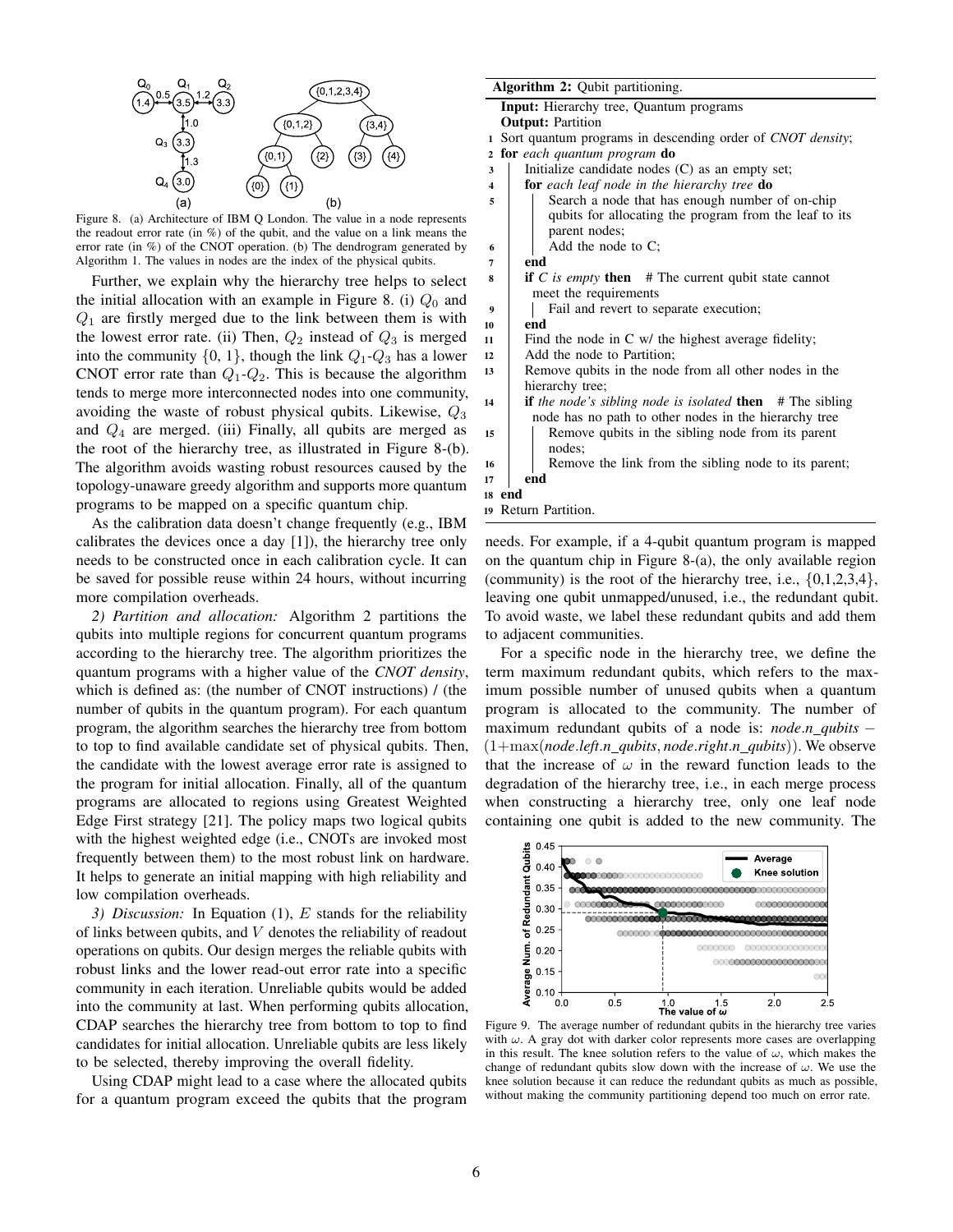

<span id="page-6-0"></span>Figure 10. (a)  $P_1$  and  $P_2$  are mapped on a quantum chip with 9 qubits. The next gate to be solved is CNOT that involves  $q_1$  and  $q_5$ . (b) X-SWAP scheme takes shortcuts to satisfy the constraint of CNOT  $q_1$ ,  $q_5$ .

number of maximum redundant qubits of the new community is 0 in this case. Thus, the increase of  $\omega$  leads to a reduction in average redundant qubits. We collected the calibration data of IBMQ16 for 21 days. The  $\omega$  varies from 0 to 2.5 every day, and the average number of the redundant qubits in the hierarchy tree is recorded, as illustrated in Figure [9.](#page-5-2) We take the knee solution, in which the value of  $\omega$  is 0.95. In this case, CDAP takes both physical topology and the error rate into account, and the average redundant quantum number of the hierarchy tree is 0.29. The same experiment is conducted on IBMQ50, and  $\omega$  is 0.40. Briefly, the number of redundant (unused) qubits is quite low in reality. Moreover, CDAP can also handle mapping cases where just a single program is involved. CDAP maps the program to the most reliable qubit region.

#### *B. The design of inter-program SWAP*

Multi-programming brings new challenges for mapping transition. In this paper, we design the X-SWAP, which includes both inter- and intra-program SWAP operations. It provides the best SWAP solution by considering the SWAP possibilities across all of the qubits. In practice, the inter-program SWAP can be enabled when two quantum programs are close to each other. The cost of inter-program SWAPs can be less than the cost in the cases where only intra-program SWAPs are used. The below section shows the details.

*1) The advantages of inter-program SWAP:* In our study, we find there are two main advantages. (1) An inter-program SWAP can replace two or more intra-program SWAPs. As demonstrated in Figure [6-](#page-3-0)(c) and (d), the intra-program SWAPs, i.e.,  $\{q_2, q_3\}$ ,  $\{q_4, q_6\}$ , can be replaced by one inter-program SWAP across  $q_1$  and  $q_5$ . Obviously, using the inter-program SWAP achieves the same goal but has lower overheads. (2) Inter-program SWAPs take shortcuts. For instance, Figure [10-](#page-6-0) (a) shows two quantum programs are co-located (mapped) on a quantum chip with nine qubits.  $q_1$  and  $q_5$  are not mapped physically adjacent; SWAPs are required to satisfy their constraint to make CNOT  $q_1$ ,  $q_5$  executable. As illustrated in Figure [10-](#page-6-0)(b), an inter-program SWAP i.e.,  $\{q_1, q_9\}$ , takes only one step (swap operation) to move  $q_1$  and  $q_5$  adjacent. By contrast, to achieve the same goal, previous intra-program scheme has to introduce three SWAPs, i.e.,  $\{q_1, q_2\}$ ,  $\{q_1, q_2\}$  $q_3$ ,  $\{q_1, q_4\}$ . Briefly, enabling inter-program SWAPs could result in fewer SWAPs in the cases where multiple quantum programs are mapped as neighbors on a specific quantum chip, therefore reducing the SWAP overheads and benefiting the overall fidelity.



<span id="page-6-1"></span>Figure 11. Critical gates (CG). Figure 12. Example of the SWAP candidates.

*2) The design of X-SWAP:* Instead of generating a schedule for each quantum program separately and then merge them, which is done by the previous work, we are the first to design an approach for generating the global scheduling solution for all of the programs simultaneously. In our work, the SWAPbased heuristic search scheme in previous work [\[18\]](#page-11-19) is used as the baseline. The design details are shown as follows.

Heuristic search space. To show our design, we illustrate a circuit for a quantum program  $P$  in Figure [11.](#page-6-1) The CNOT gates of the circuit can be divided into 4 layers (i.e.,  $l_1-l_4$ ). As 1-qubit gates can be performed directly without SWAPs, only CNOTs are considered here. Gates in a layer can be executed in parallel.  $l_1$  is the Front layer (denoted as F) of P, which denotes the set of all gates without unexecuted predecessors in the Directed Acyclic Graph (*DAG*) of P. The *DAG* shows P's data dependency. Critical Gates (*CG*) denotes the set of CNOT gates in  $F$  that have successors on the second layer  $(l_2)$ . For example, in F,  $q_1$  has a successor  $q_3$  on  $l_2$ , but  $q_2$ has no successors. Thus,  $g_1$  is a critical gate;  $g_2$  is not. If the critical gate  $g_1$  is executed and removed from the *DAG*, the data dependency of  $g_3$  is resolved and the front layer F will be updated. By contrast, handling  $g_2$  firstly doesn't help to update F.

We reserve the program context (i.e., qubit mapping, *DAG*, F, CG, etc.) for each quantum program in the context list. For each program  $P_i$ , we remove hardware-compliant gates that can be executed directly in  $F_i$  from  $DAG_i$ . When there are no hardware-compliant gates, SWAPs are needed to make hardware-incompliant gates executable. Among all of the hardware-incompliant gates, the data dependency of critical gates need to be handled firstly for the purpose of updating the Front Layer and reducing the post-compilation circuit depth. Thus, we only search the SWAPs associated with qubits in critical CNOT gates. To help understand, Figure 12 shows other examples, in which  $g_1$  and  $g_3$  are critical gates illustrated in DAGs. The qubits involved in  $q_1$  and  $q_3$  are not mapped as the close neighbors. All SWAPs associated with the critical gates are SWAP candidates. They are highlighted on the coupling map of the quantum chip. The best SWAP among candidates is selected according to the heuristic cost function (details refer to the following). The mapping is updated as the SWAP is inserted into the circuit. Some hardware-incompliant CNOTs become executable when their constraints are eliminated by the SWAPs. The procedure repeats until the constraints of all CNOTs in the DAG are satisfied.

Design of the heuristic cost function. The heuristic cost function helps to get the best SWAP from all SWAP candidates (including inter/intra-program SWAPs). We show its core idea.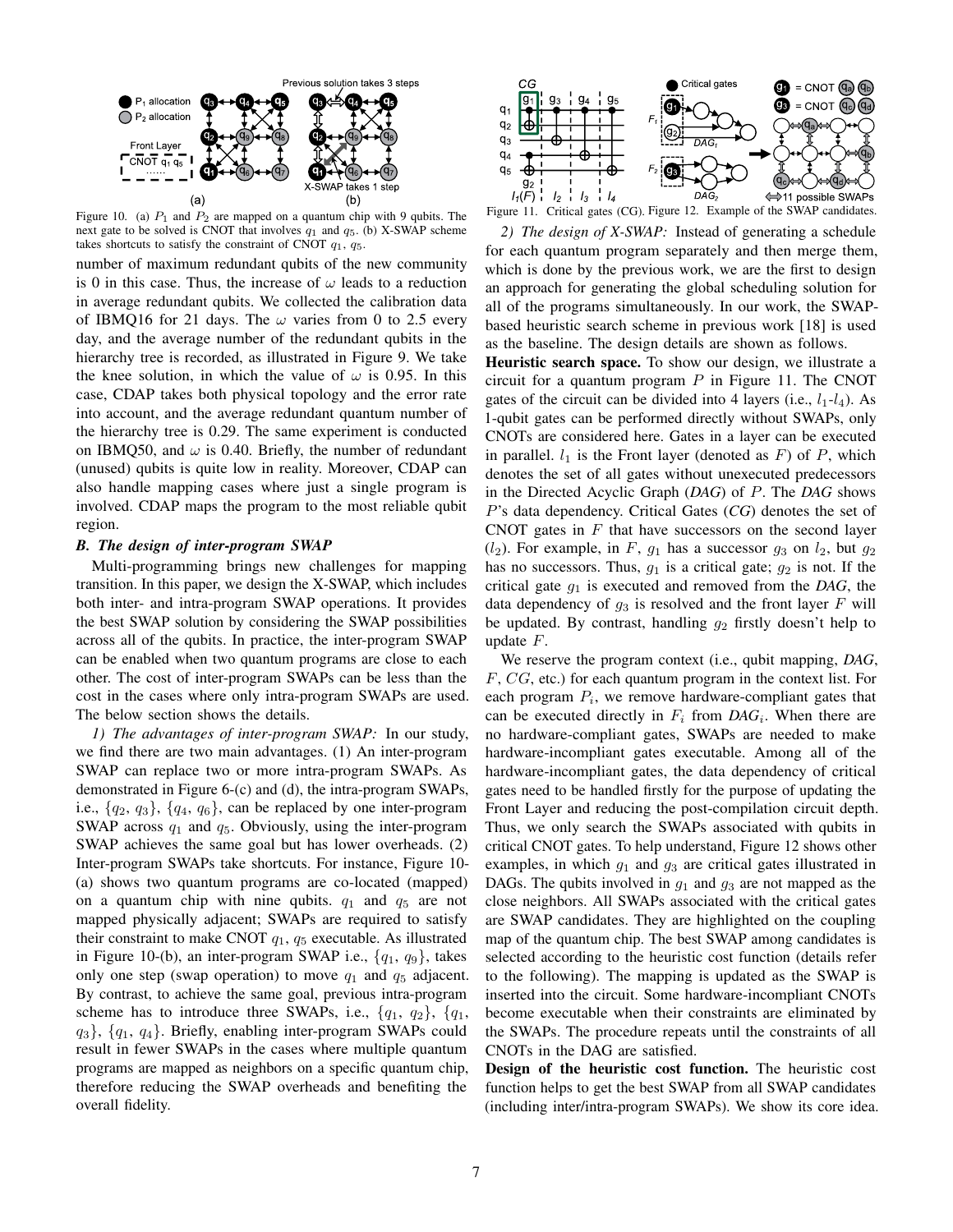The concept *locality* for mapping a quantum program is critical. It indicates that the mapping policy should keep qubits belonging to a specific program close to each other. Otherwise, high SWAP overheads will occur between two qubits mapped far away from each other when required for a CNOT operation. Nearest Neighbor Cost (NNC) is the length of the shortest path between two logical qubits mapped on a quantum chip. NNCbased heuristic function is used in SABRE [\[18\]](#page-11-19) to choose the best SWAP among the SWAP candidates. We also use the NNCbased heuristic function *H* as a component in our approach. *H* represents the sum of the cost in the front layers and the cost in the extended sets [\[18\]](#page-11-19). Each set's cost is calculated as the averaged NNC of all CNOT gates in the set.

We prioritize inter-program SWAPs on the shortest SWAP path. Given the coupling map of a quantum chip and the qubit allocations, we define the term distance matrix  $D$ , in which each cell denotes the length of the shortest path between two physical qubits on the quantum chip. For each program  $P_i$ , we define  $D'_i$  as the shortest path matrix for qubits that have not been occupied by other programs. i.e., unmapped physical qubits and the physical qubits on which  $P_i$  is mapped. In essence,  $D$  represents the shortest path matrix to perform mapping transition for concurrent quantum programs with interprogram SWAPs enabled;  $D_i$  represents the shortest path matrix to perform mapping transition for  $P_i$ . For a two-qubit gate  $g$ , we denote the two logical qubits involved in  $g$  as  $g.q_1$  and  $g.q_2$ . We define the physical qubit on which a logical qubit q is mapped as  $\sigma(q)$ . The shortest path between two qubits involved in a two-qubit gate minus 1 is the minimum number of SWAPs required to satisfy their constraint.

In our design, if  $D_i'[\sigma(g.q_1)][\sigma(g.q_2)]$  is greater than  $D[\sigma(g.q_1)][\sigma(g.q_2)]$  for a two-qubit gate g in a specific quantum program  $P_i$ , it means that inter-program SWAPs outperforms intra-program SWAPs when satisfying the constraint of g. In such cases, the X-SWAP scheme should enable interprogram SWAPs to reduce the quantum programs' mapping transition cost. For example, in Figure [10-](#page-6-0)(b), as it takes either 1 inter-program SWAP or 3 intra-program SWAPs to satisfy the constraint of CNOT  $q_1$ ,  $q_5$ , it delivers  $D[\sigma(q_1)][\sigma(q_5)] = 2$ and  $D_1'[\sigma(q_1)][\sigma(q_5)] = 4$ . In terms of inserting SWAPs to satisfy g's constraint, we define the number of SWAPs saved by X-SWAP scheme as:

$$
gain(g) = D[\sigma(g.q_1)][\sigma(g.q_2)] - D_i'[\sigma(g.q_1)][\sigma(g.q_2)], \quad (2)
$$

and, we define the heuristic cost function as:

 $score(SWAP) = H(SWAP) +$ 

$$
\sum_{F_i \in F} \frac{1}{|F_i|} \sum_{g \in F_i} gain(g) I(SWAP, g).
$$
 (3)

As the sizes of different Front Layers vary, the gain is normalized to their sizes accordingly. The shortest SWAP path for satisfying  $q$ 's constraint involves several qubits. When both logical qubits involved in the *SWAP* is on the shortest SWAP path,  $I(SWAP, g) = 1$ . Otherwise,  $I(SWAP, g) = 0$ . This indicates only the SWAPs on the shortest SWAP path are prioritized. The SWAP with the minimum value of *score* is

| <b>Input:</b> Quantum chip coupling graph, Quantum programs,                    |  |  |  |  |  |  |  |
|---------------------------------------------------------------------------------|--|--|--|--|--|--|--|
| Initial mapping                                                                 |  |  |  |  |  |  |  |
| <b>Output:</b> Final Schedule (FS)                                              |  |  |  |  |  |  |  |
| Generate a DAG for each program;<br>1                                           |  |  |  |  |  |  |  |
| Generate a Front Layer for each DAG;<br>$\mathbf{2}$                            |  |  |  |  |  |  |  |
| while not all gates' constraints are satisfied do<br>3                          |  |  |  |  |  |  |  |
| <b>if</b> hardware-compliant gates exist <b>then</b><br>$\overline{\mathbf{4}}$ |  |  |  |  |  |  |  |
| Append hardware-compliant gates to FS;<br>5                                     |  |  |  |  |  |  |  |
| Remove hardware-compliant gates from the DAG and<br>6                           |  |  |  |  |  |  |  |
| update the Front Layer;                                                         |  |  |  |  |  |  |  |
| else<br>7                                                                       |  |  |  |  |  |  |  |
| <b>for</b> each Front Layer <b>do</b><br>8                                      |  |  |  |  |  |  |  |
| Append CNOTs in the Front Layer that have<br>$\boldsymbol{9}$                   |  |  |  |  |  |  |  |
| subsequent CNOTs on the second layer to                                         |  |  |  |  |  |  |  |
| Critical Gates;                                                                 |  |  |  |  |  |  |  |
| end<br>10                                                                       |  |  |  |  |  |  |  |
| Add SWAPs associated with the qubits in Critical<br>11                          |  |  |  |  |  |  |  |
| Gates to SWAP candidates;                                                       |  |  |  |  |  |  |  |
| Find a SWAP from SWAP candidates with the<br>12                                 |  |  |  |  |  |  |  |
| minimum value of <i>score</i> ( <i>SWAP</i> );                                  |  |  |  |  |  |  |  |
| Append the SWAP to FS and update mapping;<br>13                                 |  |  |  |  |  |  |  |
| end<br>14                                                                       |  |  |  |  |  |  |  |
| 15 end                                                                          |  |  |  |  |  |  |  |
| 16 Return FS.                                                                   |  |  |  |  |  |  |  |

the best among the candidates. Algorithm [3](#page-7-0) shows the overall logic of X-SWAP.

#### <span id="page-7-0"></span>*C. The design of the compilation task scheduler*

Although there are some mapping mechanisms for concurrent quantum programs, selecting appropriate quantum programs to form a combination for the multi-programming workload is still a challenging job. An ineffective approach often brings problems. (1) Qubits are often under-utilized. (2) The program combinations formed by randomly selected programs may lead to a significant reduction in fidelity. (3) A complicated verification mechanism must be introduced to ensure fidelity, bringing additional system modification overheads. To this end, we design a scheduler that selects appropriate concurrent quantum programs for multi-programming.

Our design selects optimal quantum program combinations, maximizing quantum chips' fidelity and resource utilization. For each task in the scheduling queue, the scheduler checks whether other quantum programs in the queue can be colocated on the quantum chip with the current task without incurring unacceptable fidelity reduction. If so, they are mapped simultaneously for multi-programming. Otherwise, the task will be executed separately.

<span id="page-7-1"></span>The Estimated Probability of a Successful Trial (EPST) is proposed to estimate the fidelity of the execution of a quantum program on a specific quantum chip. Separate EPST is the maximum EPST that a program can achieve. To obtain the separate EPST, Algorithm [2](#page-5-0) is called for every specific quantum program to allocate a set of physical qubits for it. Co-located EPST represents the EPST when multiple quantum programs are co-located on a quantum chip. Algorithm [2](#page-5-0) is involved to generate a partition for all of the programs. The EPST of a quantum program on the set of allocated physical qubits is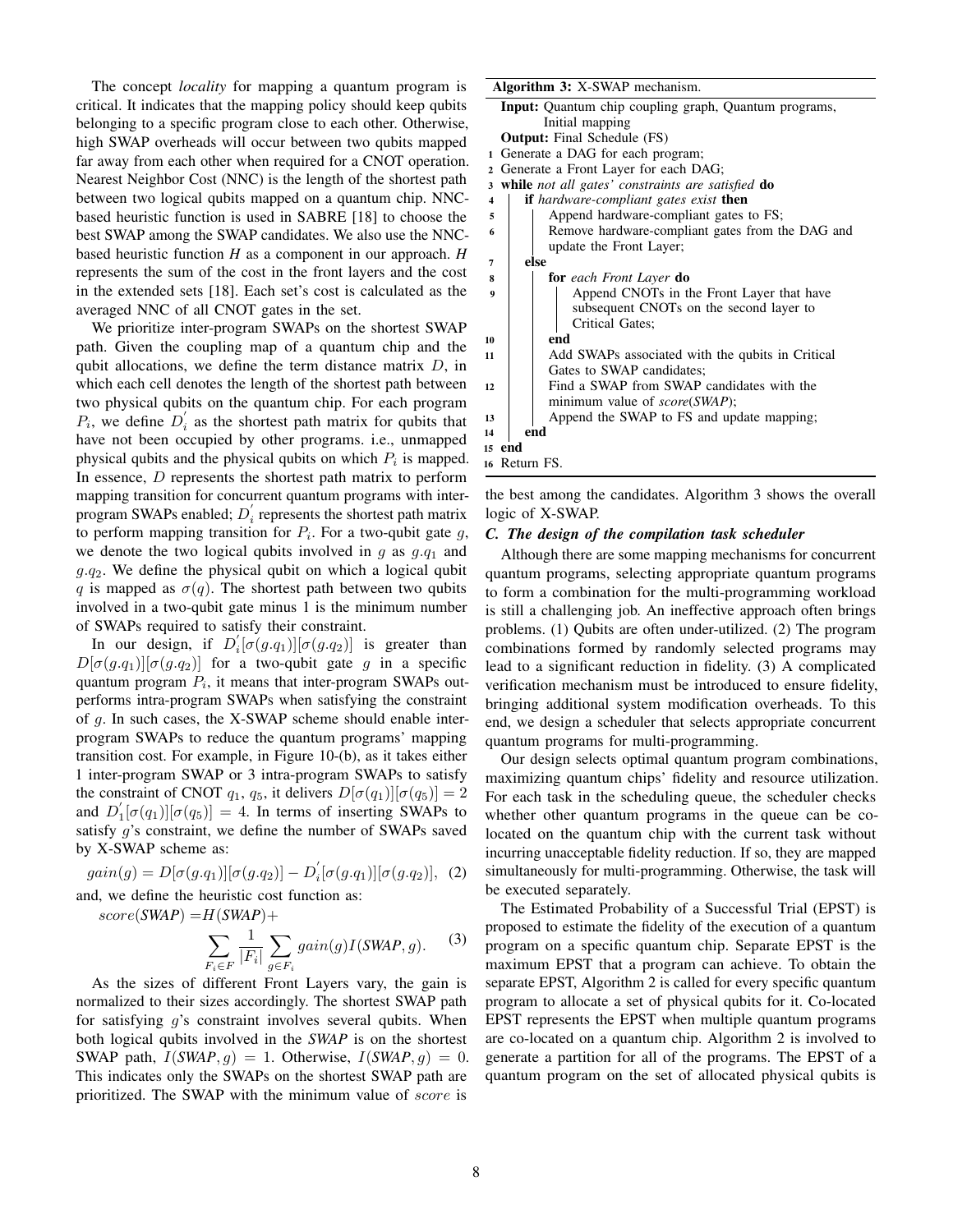### Algorithm 4: Compilation task scheduling.

|                  |                      |  | Input: List of incoming jobs (IJ), Hierarchy tree                      |  |  |  |  |  |  |
|------------------|----------------------|--|------------------------------------------------------------------------|--|--|--|--|--|--|
| $\mathbf{1}$     |                      |  | while not all jobs in IJ are scheduled do                              |  |  |  |  |  |  |
| $\overline{2}$   |                      |  | Initialize cur job set as a list having the first item in IJ;          |  |  |  |  |  |  |
| 3                | Initialize idx as 1; |  |                                                                        |  |  |  |  |  |  |
| $\blacktriangle$ |                      |  | <b>while</b> $idx < IJ$ 's length and $idx < N$ and $cur\_job\_set$ 's |  |  |  |  |  |  |
|                  |                      |  | length <max_colocate_num do<="" td=""></max_colocate_num>              |  |  |  |  |  |  |
| 5                |                      |  | Append IJ[idx] to cur_job_set;                                         |  |  |  |  |  |  |
| 6                |                      |  | <b>for</b> each job in cur job set <b>do</b>                           |  |  |  |  |  |  |
| $\overline{7}$   |                      |  | Calculate job's sep_EPST;                                              |  |  |  |  |  |  |
| 8                |                      |  | Calculate job's co EPST;                                               |  |  |  |  |  |  |
| $\boldsymbol{9}$ |                      |  | Calculate job's EPST violation as 1-(co EPST/                          |  |  |  |  |  |  |
|                  |                      |  | sep $EPST$ :                                                           |  |  |  |  |  |  |
| 10               |                      |  | <b>if</b> EPST violation $\geq \varepsilon$ then                       |  |  |  |  |  |  |
| 11               |                      |  | Remove IJ[idx] from cur_job_set;                                       |  |  |  |  |  |  |
| 12               |                      |  | Break:                                                                 |  |  |  |  |  |  |
| 13               |                      |  | end                                                                    |  |  |  |  |  |  |
| 14               |                      |  | end                                                                    |  |  |  |  |  |  |
| 15               |                      |  | Set idx as $idx+1$ ;                                                   |  |  |  |  |  |  |
| 16               | end                  |  |                                                                        |  |  |  |  |  |  |
| 17               |                      |  | Algorithm 3 is called to compile programs in cur_job_set;              |  |  |  |  |  |  |
| 18               |                      |  | cur_job_set is submitted to execute;                                   |  |  |  |  |  |  |
| 19               |                      |  | Remove all programs in cur job set from IJ.                            |  |  |  |  |  |  |
| 20 end           |                      |  |                                                                        |  |  |  |  |  |  |

defined as bellow:

$$
EPST = r_{2q}^{|CNOTS|} r_{1q}^{|Iq\;gates|} r_{ro}^{|qubits|},\tag{4}
$$

in which  $r_{2q}$ ,  $r_{1q}$  and  $r_{ro}$  denotes the average reliability of CNOTs, the average reliability of 1-qubit gates, and the average reliability of readout operations on the allocated physical qubits, respectively. |*CNOTS*|, |*1q gates*| and |*qubits*| denotes the number of CNOT gates, the number of singlequbit gates, and the number of qubits of the quantum program, respectively. For example, when a program containing 3 qubits with 2 CNOTs and 1 single-qubit gate is allocated to a region with  $r_{2q} = 0.9$ ,  $r_{1q} = 0.95$  and  $r_{ro} = 0.85$ , it delivers  $EPST = 0.9^2 * 0.95 * 0.85^3$ . A higher EPST indicates the quantum program is mapped to a region with more robust resources and also indicates a higher PST may be obtained during the real execution in practice.

For a specific quantum program combination, our approach generates the EPST violation according to the separate EPST and the co-located EPST. If EPST violation is less than the threshold  $\varepsilon$ , these quantum programs can be co-located on the chip. The scheduler supports to co-locate more than two programs on a quantum computer. To ensure our approach's efficiency and the scheduling's fairness, we only search the first  $N$  tasks (10 by default in practice) in the queue. More details are in Algorithm [4.](#page-7-1)

<span id="page-8-0"></span>

<span id="page-8-1"></span>Table I NISQ BENCHMARKS.

| Type        | <b>Benchmarks</b>                                                                                                                                                                      |
|-------------|----------------------------------------------------------------------------------------------------------------------------------------------------------------------------------------|
| tiny-sized  | $bv_n3$ , $bv_n4$ , $peres_3$ , $toffoli_3$ , $fredkin_3$                                                                                                                              |
| small-sized | 3 17 13, decod24-v2 43, 4mod5-v1 22,<br>mod5mils_65, alu-v $0$ _27                                                                                                                     |
| large-sized | aj-e11_165, 4gt4-v0_72, alu-bdd_288, ex2_227,<br>ham $7_{104}$ , bv_n10, ising_model_10, qft_10,<br>sys6-v0_111, rd53_311, qft_16, alu-v2_31,<br>C17_204, cnt3-5_180, sf_276, sym9_146 |

# V. EVALUATION

#### *A. Methodology*

*1) Metrics:* The following metrics are used for evaluations. Probability of a Successful Trial (PST). PST is used to evaluate the fidelity of the quantum program execution [\[7\]](#page-11-12), [\[29\]](#page-11-27), [\[30\]](#page-11-23). PST is defined as the fraction of trails that produce a correct result. To get PST, we compile and run each workload on the target quantum chip for 8024 trials.

Number of post-compilation gates. We use the number of post-compilation CNOT gates to evaluate the compiler's ability to reduce the compilation overheads when compiling multiple quantum programs.

Post-compilation circuit depth. The compiled quantum program's circuit depth is used to evaluate the compiler's capability for reducing the coherence error.

Trial Reduction Factor (TRF). TRF is used to evaluate the improvement of the throughput brought by multi-programming policies [\[7\]](#page-11-12). TRF is defined as the ratio of needed trails when programs are executed separately to the trails needed when multi-programming is enabled.

*2) Quantum chips:* We evaluate our work on IBMQ16 [\[1\]](#page-10-0) and IBMQ50 [\[16\]](#page-11-6). Their architectures are illustrated in Figure [2](#page-1-1) and Figure [13,](#page-8-0) respectively. IBMQ16 is publicly available; IBMQ50 is not. We simulate IBMQ50 for evaluations. The simulated chip consists of: (1) topology information, and (2) calibration data. The topology of the IBMQ50 is provided by IBM. We generate the value of each attribute in the calibration data within the range of its maximum and minimum value on IBMQ16 using a uniform random model.

*3) Benchmarks:* We employ the benchmarks (in Table [I\)](#page-8-1) used in previous studies – SABRE [\[18\]](#page-11-19), QSAM-Bench [\[6\]](#page-11-28), RevLib [\[31\]](#page-11-29) and examples in [\[32\]](#page-11-25). The tiny/small-sized programs have around five qubits and tens of CNOT gates; The large-sized ones have about ten qubits and hundreds of CNOT gates. For today's quantum chips (e.g., IBMQ16/50), using these programs can be sufficient to validate our work.

*4) Baseline:* Separate execution. It compiles and executes each program in a workload separately using the algorithm with the highest optimization level in qiskit [\[2\]](#page-10-1). They are the most reliable cases without interference caused by multiprogramming.

Multi-programming baseline. It uses the policy proposed in [\[7\]](#page-11-12), which generates initial mapping for concurrent quantum programs with FRP strategy and generates mapping transition with the enhanced noise-aware SABRE strategy.

SABRE. Multiple programs are merged into one quantum circuit and compiled using SABRE [\[18\]](#page-11-19). SABRE is a noise-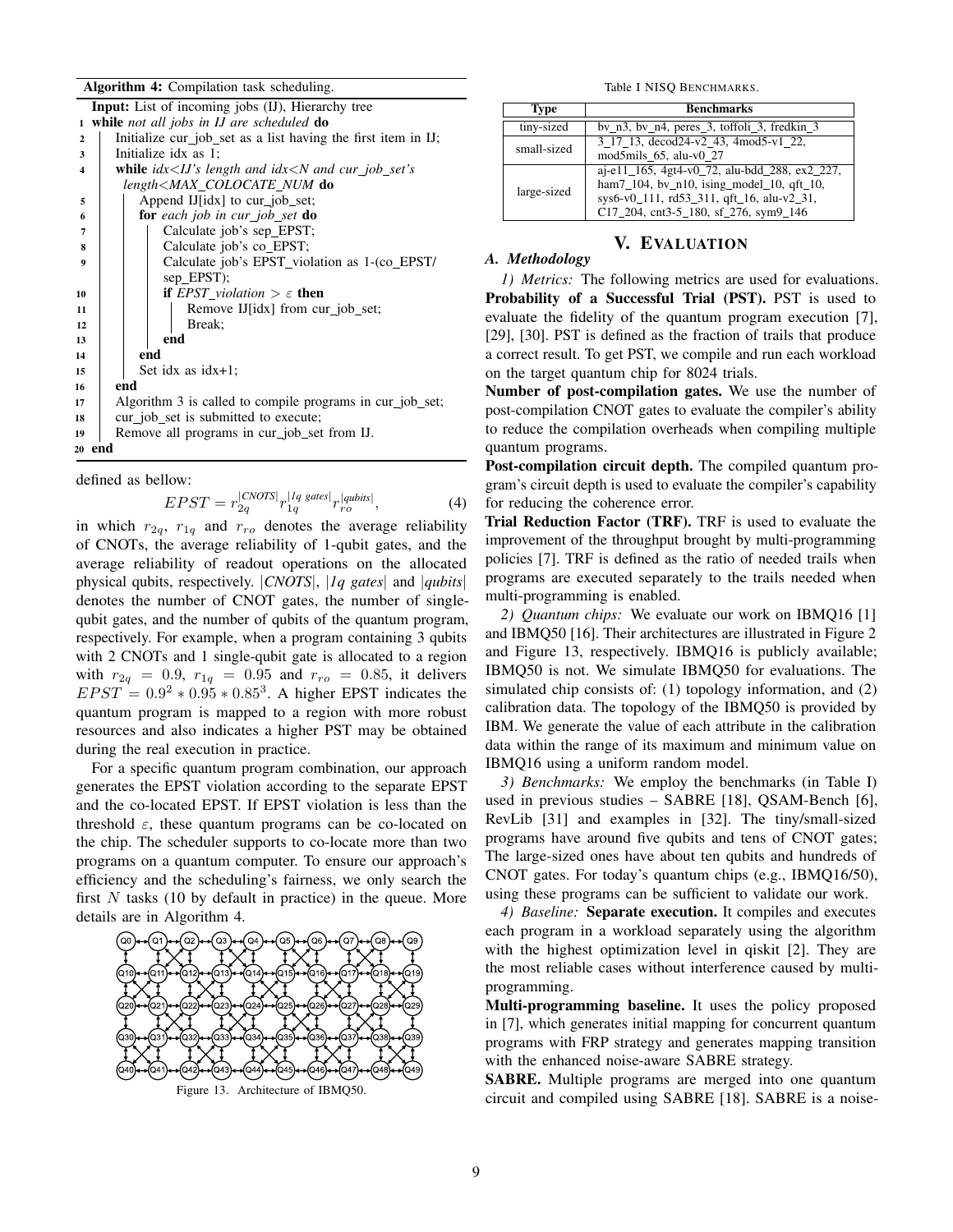| Workloads |                                     | <b>Separate</b> |                  | <b>SABRE</b> |      | <b>Baseline</b>  |      | <b>CDAP+X-SWAP</b> |      |      | <b>CDAP-only</b> |                  |                   | <b>X-SWAP-only</b> |                  |      |                  |                          |      |
|-----------|-------------------------------------|-----------------|------------------|--------------|------|------------------|------|--------------------|------|------|------------------|------------------|-------------------|--------------------|------------------|------|------------------|--------------------------|------|
| W1        | W2                                  | PST             | PST <sub>2</sub> | avg          | PST  | PST <sub>2</sub> | avg  | PST <sub>1</sub>   | PST2 | avg  | PST <sub>1</sub> | PST <sub>2</sub> | avg               | PST <sub>1</sub>   | PST <sub>2</sub> | avg  | PST <sub>1</sub> | $\overline{\text{PST2}}$ | avg  |
| $bv_n3$   | by $n3$                             | 83.4            | 84.0             | 83.7         | 50.8 | 75.4             | 63.1 | 57.5               | 61.4 | 59.5 | 69.7             | 66.2             | 68.0              | 68.7               | 67.1             | 67.9 | 19.3             | 54.9                     | 37.1 |
| $bv_n3$   | $bv$ n4                             | 83.4            | 63.6             | 73.5         | 52.6 | 34.5             | 43.5 | 35.9               | 25.0 | 30.4 | 52.5             |                  | 35.1              | 27.2               | 12.8             | 20.0 | 37.4             | 53.7                     | 45.5 |
| $bv_n3$   | peres 3                             | 83.9            | 81.2             | 82.5         | 56.3 | 51.2             | 53.8 | 49.3               | 61.0 | 55.2 | 63.9             | 71.              | $\overline{67.5}$ | 65.i               | 70.8             | 67.9 | 67.9             | 76.8                     | 72.4 |
| $bv_n3$   | toffoli 3                           | 83.1            | 82.0             | 82.5         | 59.0 | 49.5             | 54.3 | 65.7               | 41.9 | 53.8 | 65.3             | 81.7             | 73.5              | 63.8               | 70.5             | 67.1 | 48.5             | 76.5                     | 62.5 |
| by $n3$   | fredkin 3                           | 83.2            | 46.2             | 64.7         | 40.9 | 56.1             | 48.5 | 69.7               | 39.1 | 54.4 | 66.1             | 81.9             | 74.0              | 64.9               | 82.1             | 73.5 | 46.4             | 64.1                     | 55.2 |
| avg       |                                     | 77.4            |                  |              | 52.6 |                  | 50.7 |                    | 63.6 |      | 59.3             |                  | 54.5              |                    |                  |      |                  |                          |      |
| 3 17 13   | 3 17 13                             | 43.1            | 44.6             | 43.8         | 12.9 | 10.8             | 11.9 | 14.0               | 11.6 | 12.8 | 33.3             |                  | 22.3              | 7.0                | 22.2             | 14.6 | 23.0             | 15.6                     | 19.3 |
| 3 17 13   | $4 \text{mod} 5$ -v $1 \text{ } 22$ | 45.0            | 28.3             | 36.7         | 0.4  | 18.7             | 14.5 | 12.0               | 21.3 | 16.7 | 33.5             | 17.3             | 25.4              | 13.7               | 29.6             | 21.  | 16.8             | 25.4                     | 21.1 |
| 3 17 13   | $mod5$ mils 65                      | 22.4            | 29.2             | 25.8         | 9.3  | 3.6              | 6.5  | 18.5               | 19.1 | 18.8 | 32.0             | 16.9             | 24.5              | 13.7               | $7\overline{.}6$ | 10.  | 13.2             | 16.7                     | 15.0 |
| 3 17 13   | alu-v $0.27$                        | 44.0            | 14.1             | 29.0         | 9.0  | 7.3              | 8.1  | 14.0               | 4.   | 10.7 | 18.3             | 5.2              | 16.8              | 20.9               | 21.9             | 21.4 | 9.3              | 6.3                      | 7.8  |
| 3 17 13   | $decod24-v2$ 43                     | 43.6            | 6.2              | 24.9         | 18.2 | 7.8              | 13.0 | 11.5               | 9.3  | 10.4 | 14.7             | 1.2              | 13.0              | 27.2               | 6.6              | 16.9 | $7.\overline{6}$ | 19.1                     | 13.4 |
| avg       |                                     |                 | 32.1             |              |      | 10.8             |      |                    | 13.9 |      |                  | 20.4             |                   |                    | 17.0             |      |                  | 15.3                     |      |

<span id="page-9-0"></span>Table II PST COMPARISON BETWEEN MULTIPLE STRATEGIES ON IBMQ16.

<span id="page-9-1"></span>

|  | Table III COMPILATION OVERHEADS COMPARISON OF 4-PROGRAM WORKLOADS ON IBMO50. |  |  |  |  |  |
|--|------------------------------------------------------------------------------|--|--|--|--|--|
|--|------------------------------------------------------------------------------|--|--|--|--|--|

| <b>Mixes</b>      | Benchmarks in the workload                                                            |              | <b>SABRE</b> |              | <b>Baseline</b> |              | <b>CDAP+X-SWAP</b> |              | <b>CDAP-only</b> |              | X-SWAP-only |  |
|-------------------|---------------------------------------------------------------------------------------|--------------|--------------|--------------|-----------------|--------------|--------------------|--------------|------------------|--------------|-------------|--|
|                   |                                                                                       | <b>CNOTs</b> | depth        | <b>CNOTs</b> | depth           | <b>CNOTs</b> | depth              | <b>CNOTs</b> | depth            | <b>CNOTs</b> | depth       |  |
| Mix 1             | aj-e $11\_165$ , alu-v $2\_31$ , 4gt $4$ -v $0\_72$ , sf $276$                        | 1386         | 768          | 1303         | 847             | 1167         | 586                | 1141         | 530              | 1177         | 629         |  |
| $Mix_2$           | alu-bdd 288, ex2 227, ham7 104, C17 204                                               | 1222         | 596          | 1266         | 717             | 1236         | 671                | 1225         | 581              | 1242         | 717         |  |
| Mix <sub>3</sub>  | bv_n10, ising_model_10, qft_10, sys6-v0_111                                           | 387          | 189          | 382          | 178             | 351          | 160                | 419          | 236              | 341          | 224         |  |
| Mix <sub>4</sub>  | $a$ j-e $11_165$ , alu-v2_31, ising_model_10, cnt3-5_180                              | 979          | 450          | 1008         | 437             | 953          | 480                | 1005         | 450              | 950          | 496         |  |
| $Mix_5$           | 4gt4-v0_72, sf_276, sym9_146, rd53_311                                                | 1365         | 672          | 1429         | 759             | 1255         | 536                | 1237         | 497              | 1089         | 450         |  |
| Mix 6             | alu-bdd_288, ex2_227, qft_10, sys6-v0_111                                             | 871          | 711          | 862          | 655             | 780          | 563                | 862          | 578              | 809          | 579         |  |
| Mix 7             | ham $7_{104}$ , C17 <sub>-204</sub> , bv <sub>-n10</sub> , ising-model <sub>-10</sub> | 713          | 370          | 963          | 496             | 668          | 413                | 723          | 423              | 677          | 399         |  |
| Mix 8             | $ai$ -e11_165, 4gt4-v0_72, rd53_311, cnt3-5_180                                       | 996          | 448          | 1052         | 537             | 916          | 441                | 894          | 368              | 940          | 390         |  |
| Mix 9             | alu-v2_31, sf_276, sym9_146, qft_16                                                   | 1481         | 738          | 1499         | 769             | 1478         | 718                | 1545         | 779              | 1325         | 482         |  |
| $Mix$ 10          | alu-bdd_288, ham7_104, ising_model_10, sys6-v0_111                                    | 659          | 392          | 662          | 315             | 622          | 248                | 656          | 306              | 617          | 325         |  |
| Mix <sub>11</sub> | ex2 227, C17 204, by n10, qft 10                                                      | 955          | 537          | 1049         | 630             | 900          | 569                | 964          | 531              | 985          | 599         |  |
| Mix <sub>12</sub> | aj-e11 165, sf 276, C17 204, sys6-v0 111                                              | 1438         | 834          | 1337         | 828             | 984          | 506                | 1267         | 773              | 1063         | 467         |  |

unaware approach for reducing compilation overheads.

We show the breakdown of our approach, i.e., CDAP-only and X-SWAP-only, separately. We also show the effectiveness of our approach that enables both CDAP and X-SWAP at the same time. CDAP-only employs the same mapping transition approach with SABRE. Moreover, the X-SWAP-only strategy employs the identical initial mapping strategy as SABRE.

#### *B. Evaluation results*

*1) Evaluations on fidelity:* We use tiny-sized and smallsized benchmarks for fidelity evaluation. We show PST of two-program workloads executed on IBMQ16 in Table [II.](#page-9-0) The experiments are conducted within a calibration cycle of IBMQ16, indicating the calibration data are the same. The combination of two programs can double the throughput of the quantum computer. However, multi-programming may reduce reliability due to resource conflicts and cross-talk errors. In most cases, the PST of multi-programming quantum programs is lower than that in separate execution cases. Our approach incurs less fidelity reduction. The average PST of our approach (CDAP+X-SWAP), separate execution, SABRE, and multi-programming baseline for tiny-sized workloads are 63.6%, 77.4%, 52.6% and 50.7%, respectively. For smallsized workloads, they are 20.4%, 32.1%, 10.8% and 13.9%, respectively. The fidelity of our approach outperforms SABRE and the multi-programming baseline by 10.3% and 9.7%, on average, respectively. It indicates that our approach provides a more reliable result and incurs less fidelity reduction.

The benefit of our approach mainly comes from CDAP strategy. CDAP improves the fidelity by providing a better initial mapping, which makes the fidelity in multi-programming close to or even exceed that in separate execution cases. For example, as shown in Table [II,](#page-9-0) in the benchmark combination of bv n3 and fredkin 3, CDAP-only improves the fidelity significantly by 19.1% over the multi-programming baseline by providing a better initial mapping. The advantages of CDAP over multi-programming baseline originate from two aspects. (1) Gates performed on a reliable region have lower error rate. (2) A better initial allocation reduces mapping transition SWAP cost. On average, CDAP-only strategy reduces the adverse impact of multi-programming and outperforms baseline by 5.9% in fidelity.

X-SWAP-only strategy doesn't exhibit significant advantages on fidelity improvement due to following reasons. (1) Few SWAPs are needed to compile small-sized quantum programs, so X-SWAP scheme can hardly save SWAPs in these cases. (2) The initial mapping has a major impact on reliability for small-sized quantum programs on a quantum chip with simple architecture like IBMQ16. (3) The allocation of the quantum programs may not be adjacent, and inter-program SWAPs are unlikely to be performed. But, X-SWAP performs better on the chip with more qubits.

*2) Evaluations on compilation overheads:* X-SWAP performs better in an enlarged SWAP search space when largersized programs are co-located on a quantum chip with more qubits. We evaluate compilation overheads of 4-program workloads on IBMQ50 by comparing the number of postcompilation gates and circuit depth. The workloads are randomly selected aiming to cover as many orthogonal program combinations as possible. For each workload and each policy, we report the best result out of 5 attempts (similar with [\[18\]](#page-11-19)).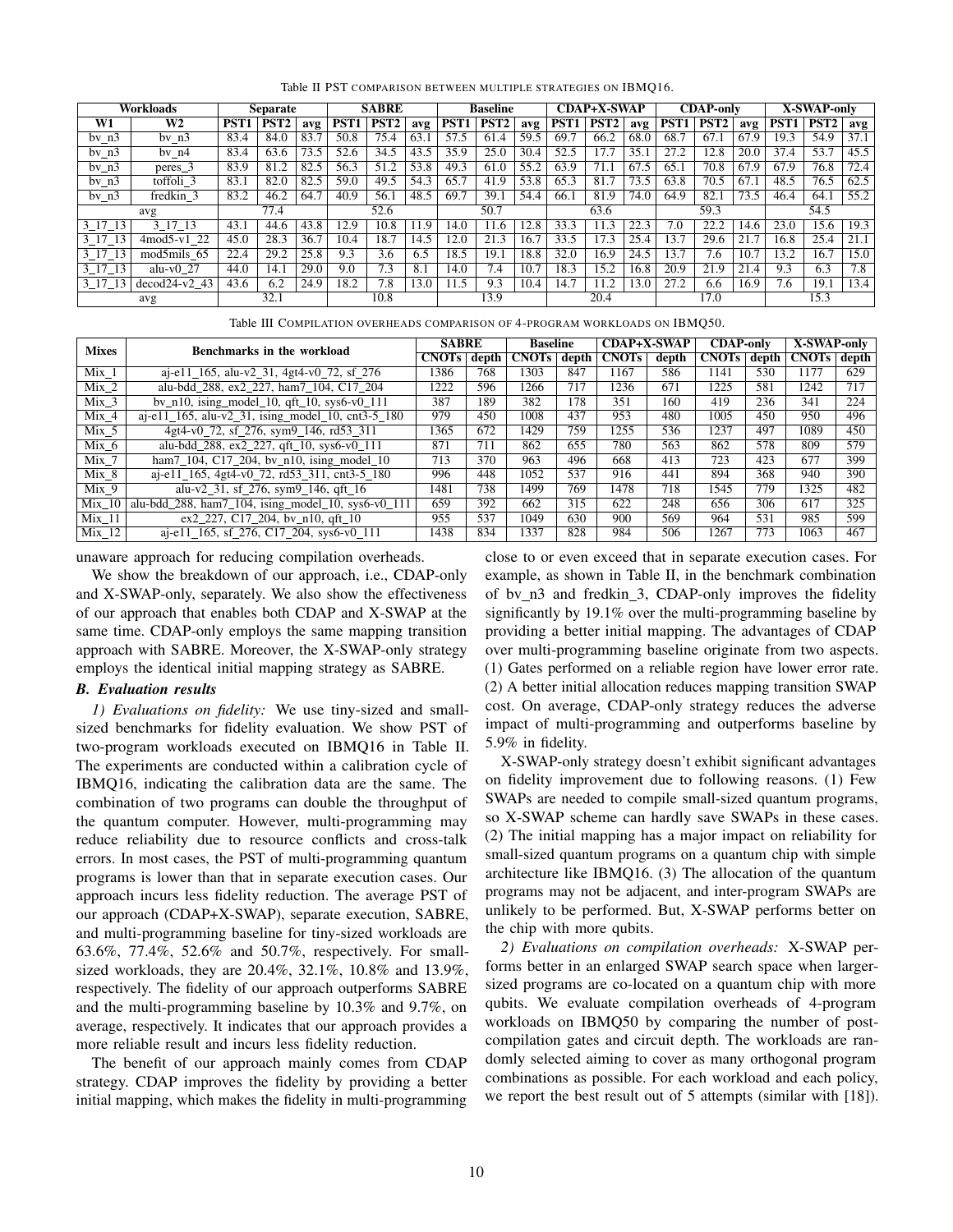The experimental results are shown in Table [III.](#page-9-1)

For SABRE [\[18\]](#page-11-19), using the reverse traversal technique and the heuristic search scheme, it tries to minimize the number of SWAPs inserted for compiling quantum programs. However, SABRE cannot achieve the optimal solution when compiling multi-programming workloads, as the locality is not involved. By contrast, multi-programming baseline takes the locality into account when partitioning qubits, but resource conflicts are introduced between co-located quantum programs, leading to redundant SWAPs involved. Therefore, the experimental results show that the number of post-compilation CNOT gates compiled with multi-programming baseline is 4.0% higher than that compiled with SABRE, on average. The circuit depth of the baseline exceeds SABRE by 6.8%, on average.

CDAP-only outperforms SABRE by 2.7% in the number of post-compilation CNOT gates and 6.8% in circuit depth, on average. The reduction of compilation overheads origins from a closely inter-connected initial mapping. The reduction is not that significant, and in some cases, e.g., Mix<sub>1</sub>9, CDAP-only shows higher compilation overheads than other techniques. The underlying reason is that CDAP mainly aims at obtaining the initial mapping with the highest fidelity and improving resource utilization, reducing the compilation overheads (i.e., compiling quantum programs with the minimum number of SWAPs) is not CDAP's primary task. X-SWAP-only employs the identical initial mapping strategy as SABRE. By enabling inter-program SWAPs and prioritizing critical gates, the X-SWAP-only effectively reduces the number of post-compilation gates by 8.8%. It also reduces the post-compilation circuit depth by 9.2%, on average. The reasons are multi-folds. (1) X-SWAP leverages the inter-program SWAPs, taking shortcuts to save compilation overheads. (2) By searching the SWAPs that are associated with critical gates, X-SWAP provides more efficient SWAPs to reduce the compilation overheads and circuit depth.

In our design, CDAP generates a reliable and closely inter-connected initial mapping; X-SWAP helps to reduce the compilation overheads. CDAP and X-SWAP work together to benefit the performance – reducing the number of postcompilation gates by 11.6% compared with baseline, and 8.6% compared with SABRE. The circuit depth is reduced by 16.0% and 10.3% compared with baseline and SABRE, respectively. More results can be found in Table III.

Moreover, our work exhibits scalability. It reduces the compilation overheads for 4-program workloads on IBMQ50. It also can be used on a larger quantum chip with more qubits, because  $- (1)$  The community detection approach in CDAP has been proved to be effective for large networks. (2) X-SWAP reduces compilation overheads when quantum programs are mapped adjacently. They both work well regardless of the scale of a specific quantum chip.

*3) Evaluations on the task scheduler (i.e., QuCloud scheduler):* We construct a task queue that includes the tiny-sized and small-sized quantum programs in Table [I.](#page-8-1) We use the task scheduler to schedule the workloads with the estimated fidelity (EPST) violation threshold  $\varepsilon$  ranging from 0.05 to 0.2. The average Probability of a Successful Trial (PST) and



<span id="page-10-2"></span>Figure 14. Performance of the task scheduler. PST and TRF stand for fidelity and throughput, respectively. Higher is better for both. The increase of  $\varepsilon$  leads to higher throughput, but may cause fidelity reduction.

Trial Reduction Factor (TRF) of the workloads are shown in Figure [14.](#page-10-2) Figure [14](#page-10-2) also shows the performance in separate execution cases and the randomly selected two-programmed combination cases.

Separate execution can support the best average PST of 35.9% with a TRF of 1 (no parallelism). Randomly selected two-programmed combination cases have the lowest average PST of 25.1%, but the TRF is 2 (i.e., 2 programs in parallel all the time). By contrast, our scheduler performs best when  $\epsilon$  is 0.15 (i.e., only multi-programming cases leading to less than 15% estimated fidelity reduction could be scheduled). In this case, the average fidelity of the workloads is 30.1%, outperforming the randomly selected workloads by 5.0%. The TRF is 1.429, indicating the throughput is improved by 42.9% compared to separate execution cases. The experimental results show that our QuCloud scheduler can provide better solutions to balance the quantum computers' throughput and fidelity.

## VI. CONCLUSION

Quantum computers attract more and more attention. With the trend of putting everything on the cloud, quantum computers face the problems of resource under-utilization, lower fidelity, higher error rates, etc. Our work presents a new qubit mapping policy for multi-programming cases, improving the fidelity and resource utilization when multiple quantum programs are running on a specific quantum chip. Our approach outperforms the state-of-the-art multi-programming strategy by improving the fidelity and reducing the SWAP overheads. As multiprogramming is gaining importance in the cloud, we hope our efforts could help future researchers in the related field.

## ACKNOWLEDGEMENT

We thank the reviewers for their valuable comments. We thank Prof. Mingsheng Ying, Prof. Wei Zhao, and Academician Guojie Li for their invaluable suggestions and attention. This work is supported by NSFC under grant No. 62072432, 61502452. L. Liu thanks Yun He. X. Dou is a student member in Sys-Inventor Lab led by L. Liu.

#### **REFERENCES**

- <span id="page-10-0"></span>[1] "IBM Quantum Experience," [https://quantum-computing.ibm.com/,](https://quantum-computing.ibm.com/) Accessed: April 2, 2020.
- <span id="page-10-1"></span>[2] H. Abraham, AduOffei, I. Y. Akhalwaya, G. Aleksandrowicz, T. Alexander, E. Arbel, A. Asfaw, C. Azaustre, AzizNgoueya, P. Barkoutsos, G. Barron, L. Bello, Y. Ben-Haim, D. Bevenius, L. S. Bishop, S. Bolos, S. Bosch, S. Bravyi, D. Bucher, A. Burov, F. Cabrera, P. Calpin, L. Capelluto, J. Carballo, G. Carrascal, A. Chen, C.-F. Chen, R. Chen, J. M. Chow, C. Claus, C. Clauss, R. Cocking, A. J. Cross, A. W. Cross, S. Cross, J. Cruz-Benito, C. Culver, A. D. Córcoles-Gonzales, S. Dague, T. E. Dandachi, M. Dartiailh, DavideFrr, A. R. Davila, A. Dekusar,